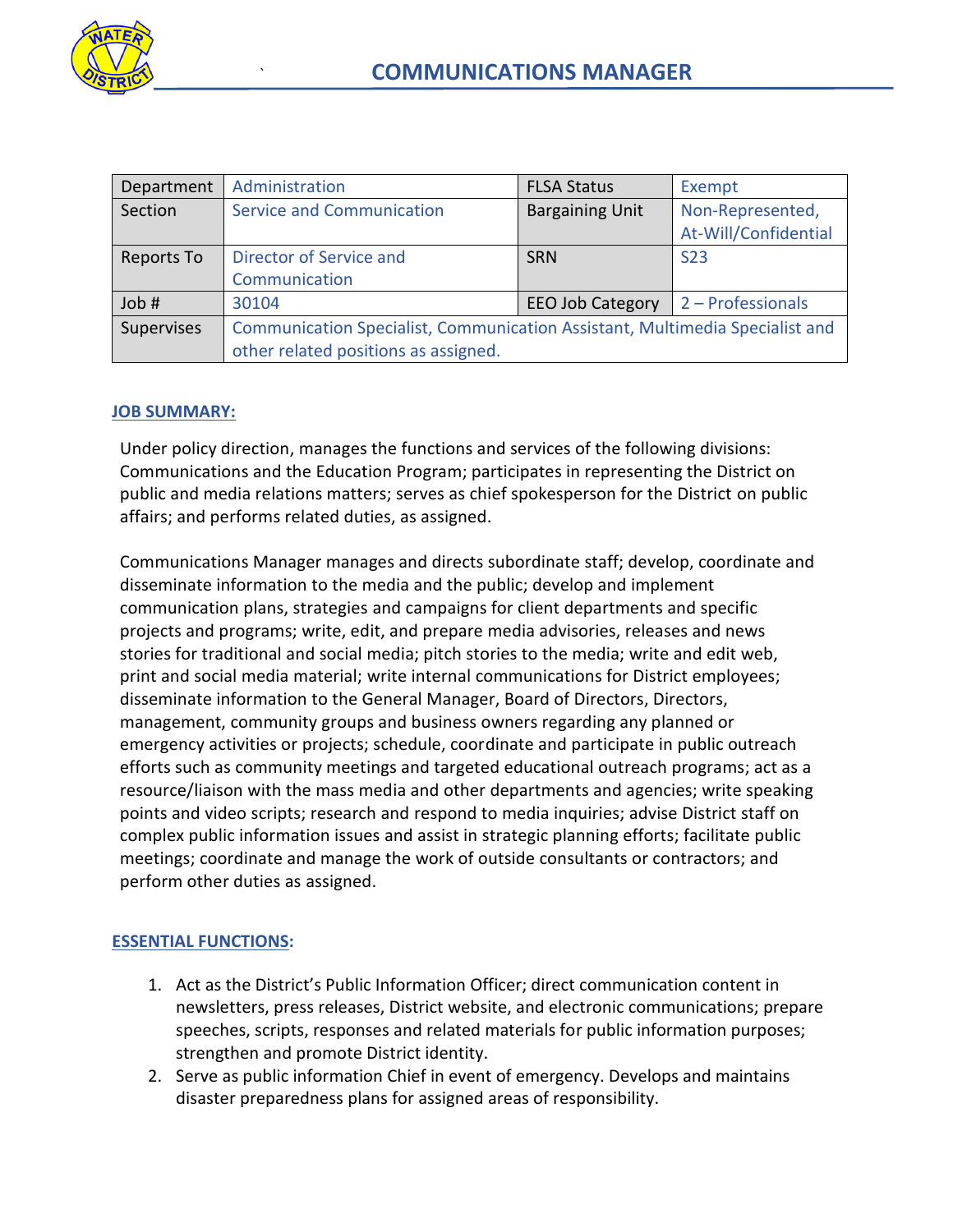

- 3. Evaluate operations and activities of assigned responsibilities; recommend improvements and modifications; prepare various reports on operations and activities.
- 4. Participate in Budget preparation and administration; prepare cost estimates for budget recommendations; submit justifications for staffing, equipment, materials and supplies; monitor and control expenditures.
- 5. Administer the procurement and contracting process for the Department.
- 6. Produce press releases, advisories and other materials in order to generate positive news coverage about the District and its programs and policies.
- 7. Represent the District at various events and present information to community groups about major initiatives and priorities.
- 8. Work with journalists from newspapers, magazines, television, radio, digital and other sources to coordinate media responses from District employees and take corrective actions when media information is inaccurate or adversely affects the reputation of the District and its leadership and personnel.
- 9. Provide leadership and work with staff to ensure a high-performance, customer service-oriented work environment that supports achieving the department's and the District's mission, strategic plan, objectives and values.
- 10. Develop and direct the implementation of goals, objectives, policies, and standards for assigned department; provides professional assistance to District management, District Board and committees and other departments on legislation, regulatory policy, public information, media relations, education, internal communication, customer satisfaction, and related matters.
- 11. Direct the development of internal and external communication pieces and materials; direct the District's education programs; direct the development of "trade show" materials and displays.
- 12. Ensure staff observe and comply with all District and mandated safety rules, regulations and protocols.
- 13. Performs related duties as assigned.

# **MINIMUM QUALIFICATIONS:**

# **Education:**

A bachelor's degrees in communications, marketing, journalism, communications, business or public relations or related field from an accredited four-year college or university is required. A Master's degree is desirable and may substitute for a maximum of one year of the management or supervisory experience.

# **Experience:**

A minimum of five years increasingly responsible corporate or public agency communications, media relations, public relations, community relations, marketing,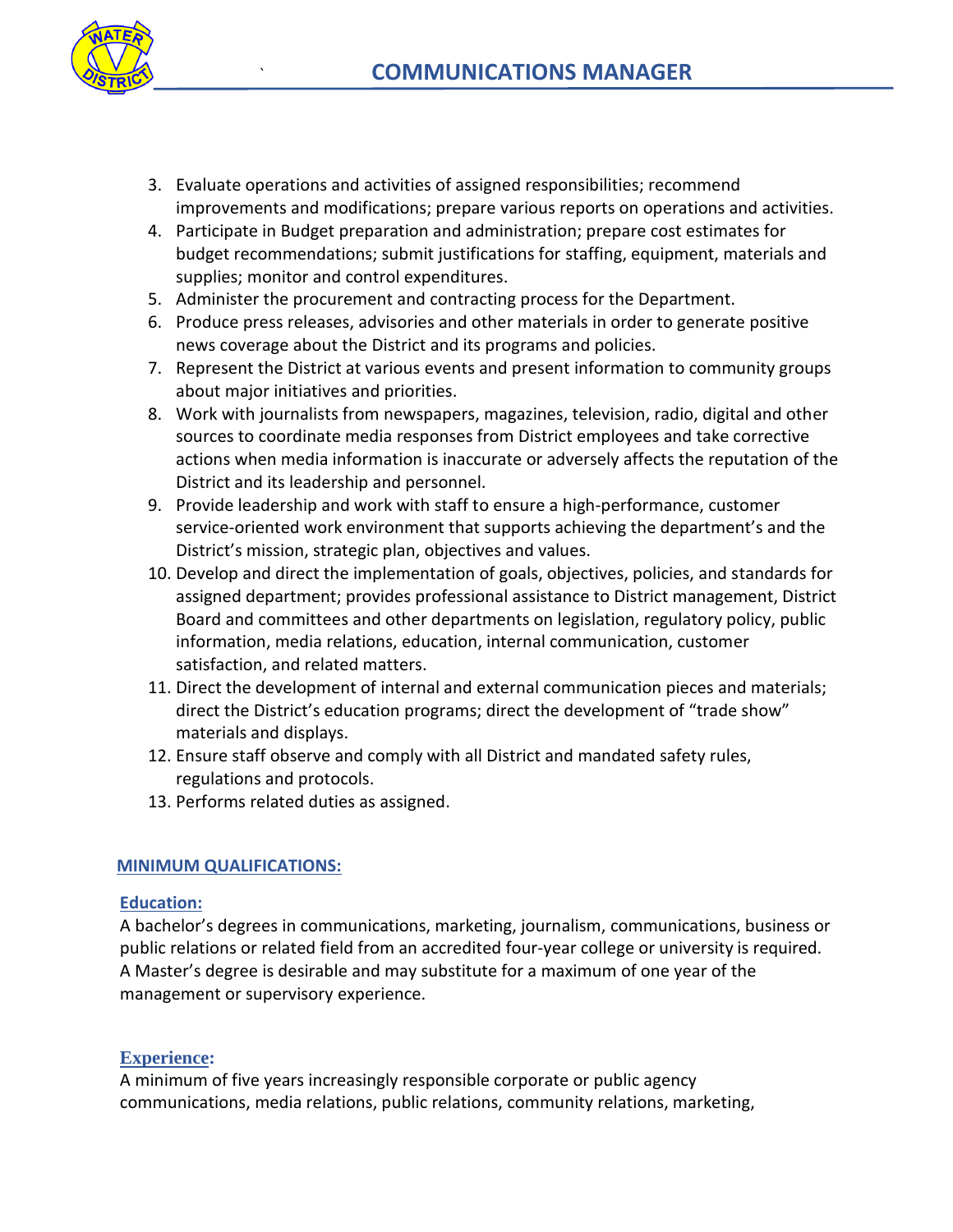

journalism or related experience within the past ten years, including two years of management and supervision of professional and technical staff is desirable.

### **Knowledge of:**

- Principles, practices, and techniques of public information, public relations programs, and constituency relations.
- Principles and practices of journalism and media relations.
- Interviewing techniques, communications, media services and resources.
- Local government process, management and governance.
- Principles and practices of employee supervision including work planning, assignment review and evaluation, discipline, and the training of staff in work procedures.
- Organization and management practices as applied to the development, analysis, and evaluation of programs, policies, and operational needs of the assigned area of responsibility.
- Principles and techniques for working with groups and fostering effective team interaction to ensure teamwork is conducted smoothly.
- Methods and techniques for creating effective media and public relations materials, including news releases and clips, public service announcements, fact sheets, brochures and other materials.
- Industry trends and news agency practices as the apply to developing and carrying out public information/public relations programs.
- District functions and operations associated with governmental and management issues.
- Principles and practices of public administration including budgeting, purchasing, and maintenance of public records.
- Federal, state and local laws, regulations and court decision applicable to assigned areas of responsibility.
- District personnel policies and labor contract provisions, policies, and labor contract provisions.
- District and mandated safety rules, regulations and protocols.
- Techniques for providing a high level of customer service by effectively dealing with the public, vendors, contractors and District staff.
- Modern equipment and communication tools used for business functions and program, project, and task coordination, including computers and software programs relevant to work performed.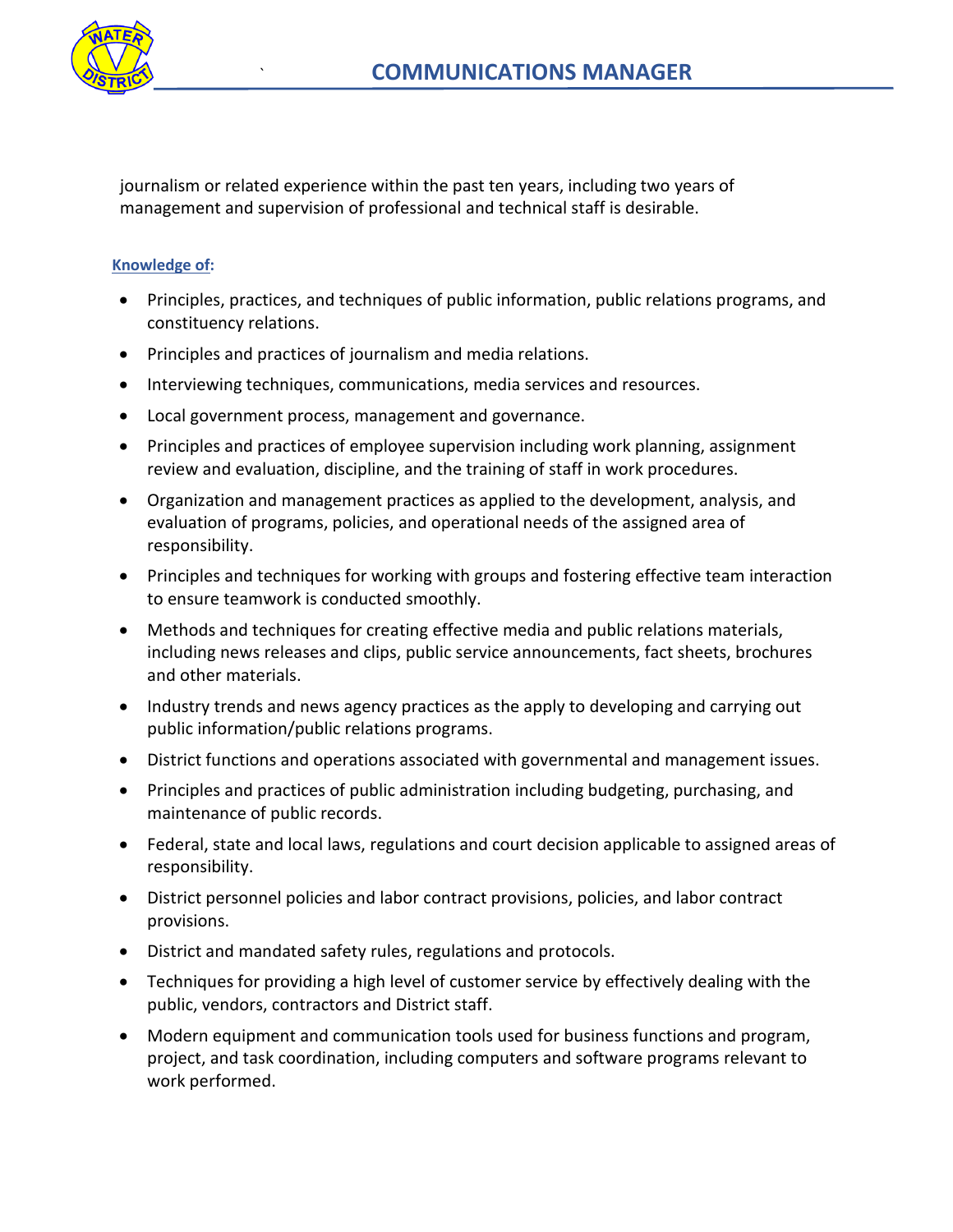

#### **Abilities:**

- Provide professional leadership and direction in matters involving public relations.
- Analyze policies, issues and problems and determine the most effective ways to present the District and departmental positions and interests in applying public relations and communications principles.
- Establish proper messaging on policies and issues for different media and audiences.
- Write speeches and talking point for District officials.
- Make compelling presentations in matters involving potential controversy and public concern.
- Develop and maintain sound working relationships with General Manager, Board of Directors, Directors and Department Heads, staff, members of the media, business and community representatives and the general public.
- Collect, interpret and evaluate data. Methodically evaluate reasons to validate conclusions and define and select alternatives.
- Rationalize and project the consequences of decisions and/or recommendations.
- Formulate policies and plan, coordinate, and initiate actions necessary to implement decisions.
- Use word processing, spreadsheets, graphics, and other applications software.
- Exceptional copy/editing experience.
- Confidence and ability to successfully interact with members of the public, as well as with professional staff, elected public officials and media.
- Knowledge of Associated Press style.
- Marketing experience
- Social media management experience including experience using social media analytics to inform strategies.
- Experience leading and/or supervising professional staff.

#### **CERTIFICATES, LICENSES, AND REGISTRATIONS REQUIREMENTS**

Employees in this position may be required to obtain and maintain the following certifications, licensing and registrations:

 Licenses – Valid California Operators license issued by the State Department of Motor Vehicles. Department of Motor Vehicles driving record may influence employment or classification. Ability to maintain insurance under the District's Vehicle Insurance Policy.